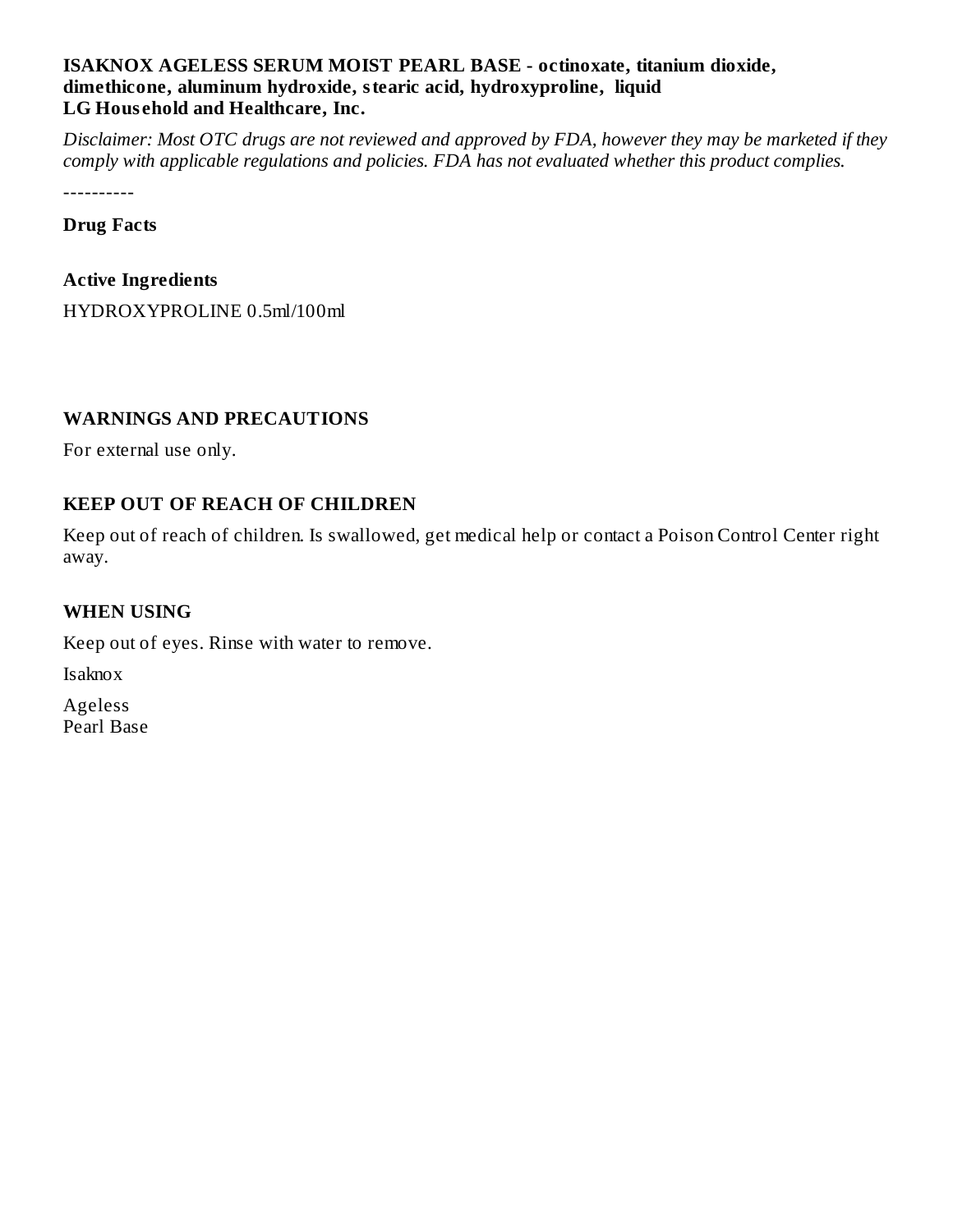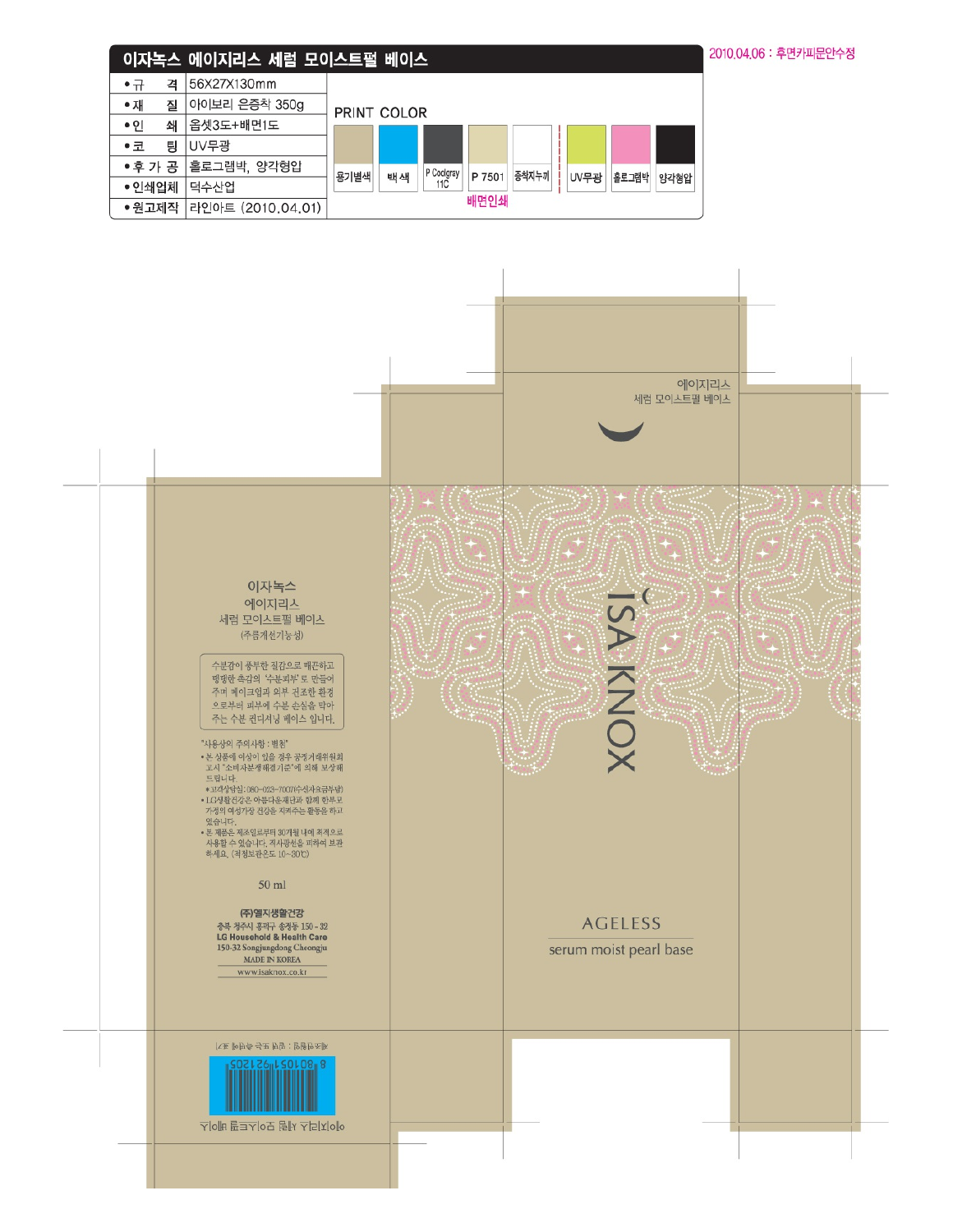# **ISAKNOX AGELESS SERUM MOIST PEARL BASE** octinoxate, titanium dioxide, dimethicone, aluminum hydroxide, stearic acid, hydroxyproline, liquid

| <b>Product Information</b>                                                                                                |                |                          |                        |          |                          |  |
|---------------------------------------------------------------------------------------------------------------------------|----------------|--------------------------|------------------------|----------|--------------------------|--|
| Product Type                                                                                                              | HUMAN OTC DRUG | Item Code (Source)       |                        |          | NDC:53208-478            |  |
| <b>Route of Administration</b>                                                                                            | <b>TOPICAL</b> |                          |                        |          |                          |  |
|                                                                                                                           |                |                          |                        |          |                          |  |
| <b>Active Ingredient/Active Moiety</b>                                                                                    |                |                          |                        |          |                          |  |
| <b>Ingredient Name</b>                                                                                                    |                | <b>Basis of Strength</b> |                        | Strength |                          |  |
| O CTINO XATE (UNII: 4Y5P7MUD51) (OCTINO XATE - UNII:4Y5P7MUD51)                                                           |                |                          | <b>OCTINOXATE</b>      |          | 3 mL in 100 mL           |  |
| TITANIUM DIO XIDE (UNII: 15FIX9 V2JP) (TITANIUM DIO XIDE - UNII: 15FIX9 V2JP)<br><b>TITANIUM DIO XIDE</b>                 |                |                          |                        |          | 3.38 mL<br>in 100 mL     |  |
| DIMETHICONE (UNII: 92RU3N3Y1O) (DIMETHICONE - UNII:92RU3N3Y1O)<br><b>DIMETHICONE</b>                                      |                |                          |                        |          | $0.08$ mL<br>in $100$ mL |  |
| ALUMINUM HYDRO XIDE (UNII: 5QB0T2IUN0) (ALUMINUM HYDRO XIDE -<br><b>ALUMINUM</b><br>UNII:5QB0T2IUN0)<br><b>HYDRO XIDE</b> |                |                          |                        |          | $0.18$ mL<br>in 100 mL   |  |
| <b>STEARIC ACID (UNII: 4ELV7Z65AP) (STEARIC ACID - UNII:4ELV7Z65AP)</b><br><b>STEARIC ACID</b>                            |                |                          |                        |          | $0.18$ mL<br>in 100 mL   |  |
| HYDRO XYPROLINE (UNII: RMB44WO89X) (HYDRO XYPROLINE - UNII:RMB44WO89X)                                                    |                |                          | <b>HYDRO XYPROLINE</b> |          | $0.53$ mL<br>in 100 mL   |  |
|                                                                                                                           |                |                          |                        |          |                          |  |
| <b>Inactive Ingredients</b>                                                                                               |                |                          |                        |          |                          |  |
| <b>Ingredient Name</b>                                                                                                    |                |                          |                        |          | Strength                 |  |
| WATER (UNII: 059 QF0 KO0 R)                                                                                               |                |                          |                        |          |                          |  |
| <b>CYCLOMETHICONE 5 (UNII: 0THT5PCI0R)</b>                                                                                |                |                          |                        |          |                          |  |

| <b>CYCLOMETHICONE 5 (UNII: 0THT5PCI0R)</b>        |  |
|---------------------------------------------------|--|
| CYCLOMETHICONE (UNII: NMQ347994Z)                 |  |
| ISO DO DECANE (UNII: A8289P68Y2)                  |  |
| MAGNESIUM SULFATE, UNSPECIFIED (UNII: DE08037SAB) |  |
| <b>SORBITAN (UNII: 6O92ICV9RU)</b>                |  |
| HECTORITE (UNII: 08X4KI73EZ)                      |  |
| PHENO XYETHANOL (UNII: HIE492ZZ3T)                |  |
| METHYLPARABEN (UNII: A218 C7H19T)                 |  |
| DISTEARYLDIMONIUM CHLORIDE (UNII: OM9573ZX3X)     |  |
| <b>STEARIC ACID (UNII: 4ELV7Z65AP)</b>            |  |
| ETHYLPARABEN (UNII: 14255EXE39)                   |  |
| <b>PROPYLPARABEN (UNII: Z8IX2SC1OH)</b>           |  |
|                                                   |  |
|                                                   |  |
| $\mathbf{r}$ , $\mathbf{r}$                       |  |

**Packaging**